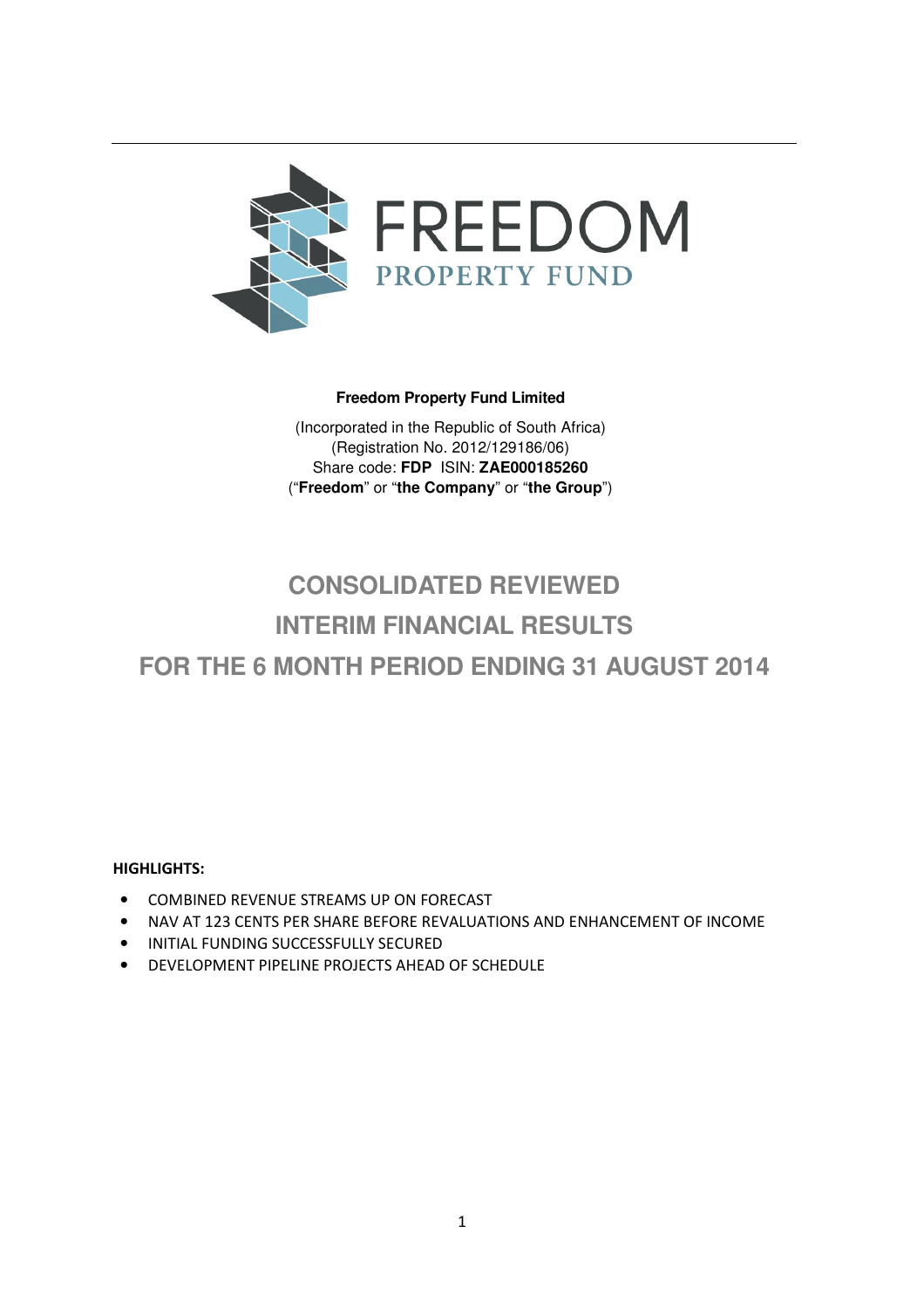The directors of Freedom present the consolidated reviewed interim financial results of the Company and its subsidiaries (all wholly owned) for the 6 month period ending 31 August 2014 ("the interim period"). These results reflect the first trading period of Freedom.

The first 11 weeks since the listing to 31 August 2014 has been an exciting period for the board and management of Freedom, with a focus on setting up the necessary management structures and systems to manage and implement the acquired projects thus optimising value for all stakeholders.

In line with Freedom's strategy on listing, the Company is positioned as a capital growth fund and not a Real Estate Investment Trust ("REIT"). The strategy is to develop the properties in the portfolio to be held and leased out. Freedom is therefore ideally positioned to eventually convert to a REIT structure. The capital growth component of Freedom's shares is therefore positioned for exponential growth over a period of time, as the Company develops the existing pipeline of projects.

## 1. **FINANCIAL RESULTS**

#### **1.1. Comparative Results**

Freedom was established specifically to acquire selected properties and list on the JSE Limited ("JSE"), as set-out in the pre-listing statement dated 5 June 2014 ("pre-listing statement"). The various acquisitions, being subject to listing approval, became effective at various times between 1 March 2014 and the listing date of 12 June 2014. The results for the interim period ended 31 August 2013 therefore provide no meaningful comparison as these reflect the status of the company prior to the acquisitions having become effective.

#### **1.2. Revenues**

Revenues from investment properties achieved for the 6 month interim period totalled R12 616 919, versus a forecast of R19 816 760 for the 12 months ending 28 February 2015 as set out in Annexure 1 of the supplementary circular dated 5 June 2014 i.e. during the 6 month interim period Freedom has already achieved 64% of the forecast revenues for the financial year. This has largely been driven by the focus of growing the revenue base at Steelpoort Industrial, which is effectively 100% owned by Freedom through Kadoma Investments (Pty) Ltd ("Kadoma"). As highlighted below (see Operations - Para 2.1), Freedom is currently developing a further 8 050 $m^2$  of industrial facilities and will continue to do so as demand requires. The acquisition of Kadoma was effective from 1 March 2014, providing the majority of the Company's income and contributing a full 12 month's revenues reflected in the forecast revenues to 28 February 2015.

In preparing the projections for the year ending 28 February 2015, management's immediate outlook for revenues from the sale of development properties (stock of serviced stands) was not high as it was expected that marketing initiatives would take some time to implement. The forecast revenues of R8 483 922 for the year have to date been exceeded significantly with sales totalling R26 972 295 during the 6 month interim period (it should be noted that this includes an amount of R12 million from the sale of the Elm Drive property, which was considered to be outside of Freedom's strategy to focus resources on developing major projects for rental purposes).

The following table provides a comparison of actual revenues generated by Freedom during the 6 month interim period and forecasts for the 12 month period ending 28 February 2015 as set out in Annexure 1 of the supplementary circular dated 5 June 2014: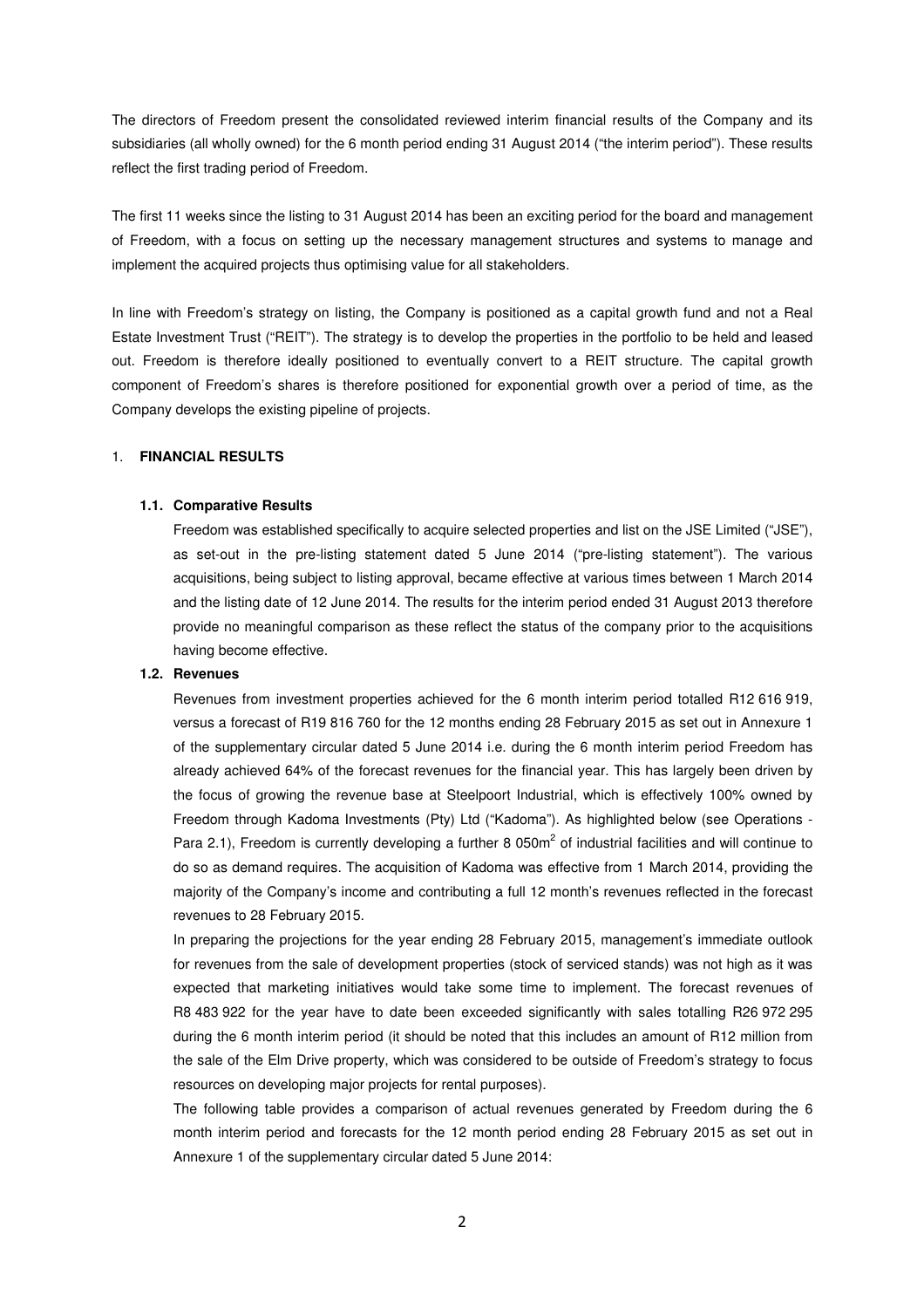|                                      | Reviewed for the<br>6 months ending<br>31 August 2014 | <b>Forecast for the</b><br>12 months ending<br>28 February 2015 |
|--------------------------------------|-------------------------------------------------------|-----------------------------------------------------------------|
| Revenue – Investment Property Income | 12 616 919                                            | 19 816 760                                                      |
| Revenue – Development Property       | 26 972 295                                            | 8 483 922                                                       |
| Cost of Sales                        | (20197490)                                            | (2 899 479)                                                     |
| <b>Gross Profit</b>                  | 19 391 724                                            | 25 401 203                                                      |

#### **1.3. Headline Earnings**

The expenses incurred in establishing Freedom subsequent to listing have been higher than anticipated. The result of the unexpected momentum in sales of properties (in excess of 40 sales in the 11 weeks between listing and 31 August 2014), mainly in the Miami Village project located in Lampiesbaai, has however ensured that Freedom's earnings are in line with projections with headline earnings of R5 020 515 for the 6 month interim period, amounting to approximately 50% of the projected headline earnings for the 12 months ending 28 February 2015 (projected at R10 647 780).

#### **1.4. Expenses**

As outlined above, listing expenses and costs relating to the establishment of the company have been higher than expected. These are however non-recurring costs and all accrued during the interim period. It is also recorded that a significant portion of operational costs were inherited through acquisition and related to Kadoma which includes Steelpoort Industrial. Management was required to step into the operations and refine the cost structures to ensure that value is optimised from these valuable property assets. A platform has been created to ensure opportunities at Steelpoort Industrial and Tweefontein Residential are maximised (see Operations – Para 2.2).

#### **1.5. Net Asset Value ("NAV")**

The statement of financial position largely mirrors the pro forma financials prepared for the pre-listing statement and supplementary circular dated 5 June 2014, which reflected the position had all acquisitions executed by Freedom been effective on 28 February 2014. It is however worth highlighting that the NAV per Freedom Share at 123 cents does not take into account any revaluation of assets subsequent to further development and enhancement of income, specifically at Steelpoort Industrial (The last independent valuation of the properties acquired by Freedom was dated 1 February 2014 and a revaluation will be conducted for the Company's year-end financial results to 28 February 2015). While gearing has grown on the Statement of Financial Position of the Company (see Borrowings para 4), the majority of this funding is being applied to develop Freedom's assets and unlock value for stakeholders in terms of the Company's strategy as a capital growth fund.

## **1.6. Dividends**

No dividends have been declared for the period. The Company will continue with its stated policy of retaining generated cash, which will be applied to developing the various properties owned by Freedom to ensure capital growth and create shareholder value.

The dividend policy will be reviewed on a continual basis in line with the strategy of developing property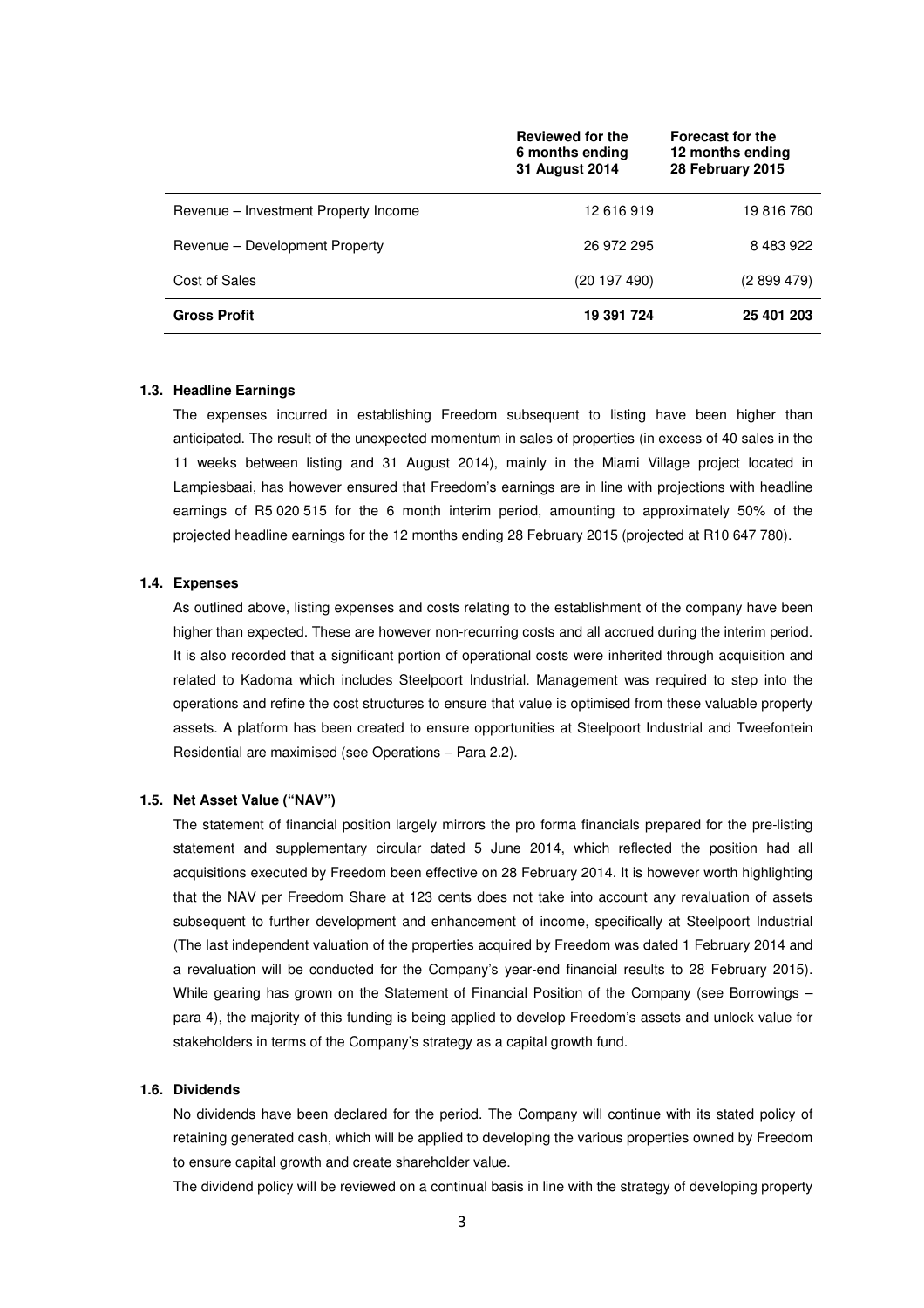assets to be held for leasing. Once the base of income producing assets has grown significantly, as anticipated in line with the Company's strategy, then the dividend policy will be reviewed accordingly.

#### **2. OPERATIONS**

The Company's prospects and strategy have been outlined in detail in the pre-listing statement. Management are confident that the broad, short to medium term strategies and related operations for the various properties acquired are well underway to being implemented successfully in unlocking value for Freedom's stakeholders. In terms of the pre-listing statement and strategy for the year ending 28 February 2015, all projects have already commenced or been committed to by 31 August 2014.

In line with Freedom's strategy, the following existing projects are being focussed on and merit specific mention at this stage:

#### **2.1. Steelpoort Industrial**

Steelpoort is a mining town in Limpopo Province's platinum belt experiencing rapid development with a number of new mines being established. Steelpoort Industrial, which is effectively 100% owned by Freedom through Kadoma, is ideally placed to offer facilities to companies providing mining and related services. This is reflected in significant demand for industrial facilities in the area.

In line with Freedom's strategy to further develop Steelpoort Industrial, the Company is:

- developing a further 7 industrial units to meet market demand, providing in excess of a further 8 050 $m^2$  gross lettable area ("GLA"). It is anticipated that the first of the new units will be completed and delivered by end November 2014, with the final units expected to be completed by end May 2015; and
- upgrading and expanding existing facilities which it is anticipated will be completed by end November 2014.

The new expansion at Steelpoort Industrial will provide a total GLA in excess of 27,000m<sup>2</sup>, excluding undeveloped stands which are let to certain tenants as well as 6 hectares of land available to be developed for industrial purposes. Freedom has appointed Pieterse, Du Toit and Associates to rezone the remaining 6 hectares for light industrial warehousing purposes. This will allow for the construction of a further 36 000m<sup>2</sup> of industrial warehousing. It is anticipated that this development will commence in July 2015 and be completed towards the end of 2018. The cost of construction for this phase is anticipated to total R240 million and the expected rental income generated by Steelpoort Industrial will increase by R34 million per annum.

#### **2.2. Tweefontein Residential**

Tweefontein Residential Estate, owned by Freedom through Kadoma, is situated in Steelpoort, Limpopo Province. Further planned expansion includes initiating the Tweefontein Residential component of the land owned by the Company in Steelpoort. Tweefontein Residential provides Freedom in excess of 4 000 residential development opportunities. Pieterse, Du Toit and associates have been appointed to attend to the higher density rezoning application. This development is planned in 8 phases and expected to be completed by 2020.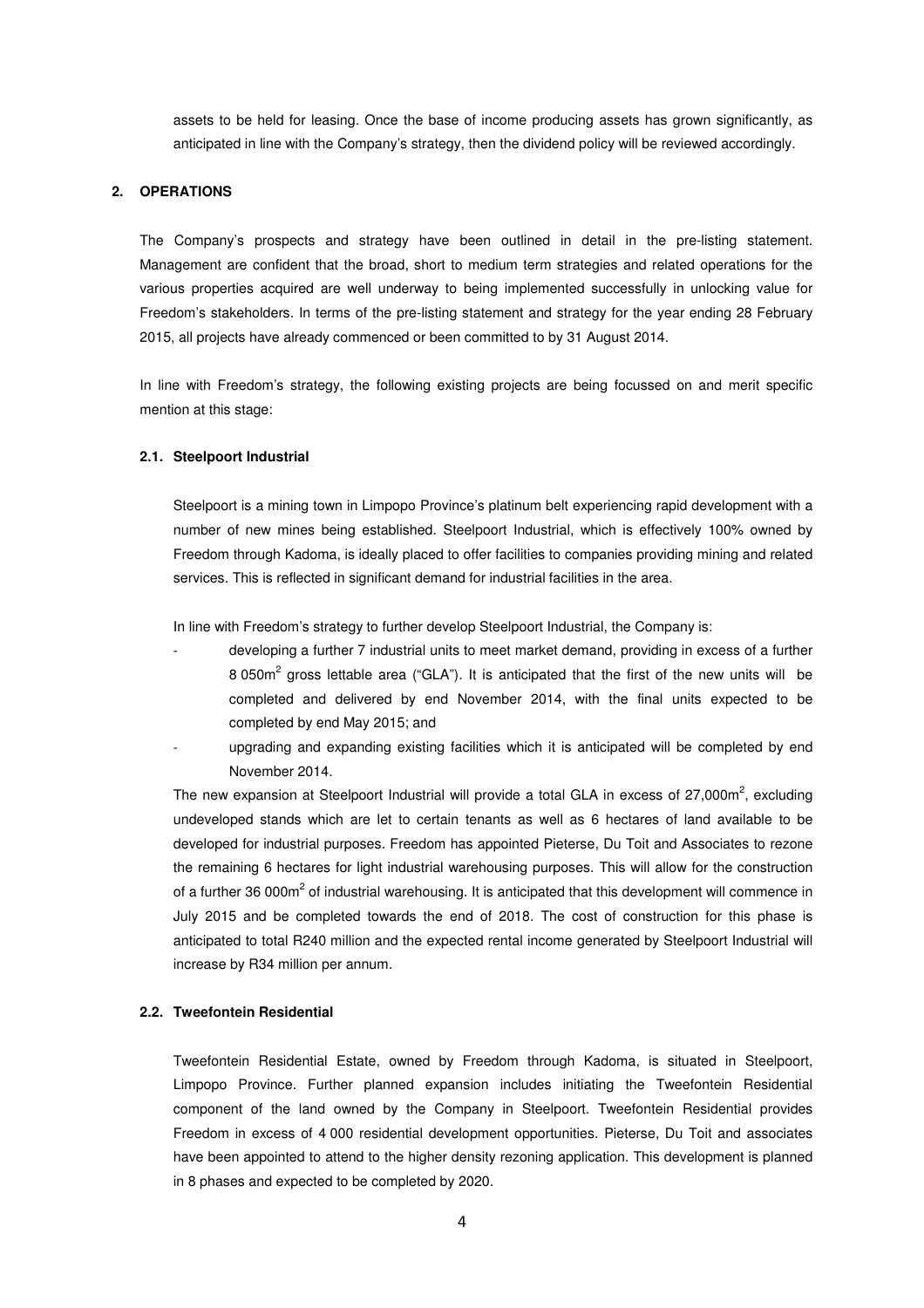Freedom, in conjunction with Sasol, received approval for a storage licence on 16 hectares of an unutilized portion of the Tweefontein Residential development land. The construction of the structure is expected to start in January 2015, subject to the signing of a long term lease agreement with Sasol.

#### **2.3. Montana (La Bonne Vie)**

La Bonne Vie comprises of 90 sectional title residential opportunities of one, two and three bedroom units in Montana, Pretoria. The property is highly accessible and adjacent to the well-known Kolonnade Shopping Centre and the Zambesi Country Estate. Installation of external, as well as internal services commenced on 1 June 2014. Construction has commenced in November 2014 in 3 phases. Phase 1 comprising 22 units is expected to be completed by May 2015 and is estimated to generate annual rental income of R1 329 600. Phase 2 comprising 31 units is expected to be completed by August 2015 and is estimated to generate annual rental income of R1 586 400. Phase 3 comprising of 37 units is expected to be completed by February 2016 and is estimated to generate annual rental income of R1 932 000. The project development cost is R35 million and will yield in excess of 12% per annum.

#### **2.4. Tubatse Residential Estate**

Tubatse Residential Estate is being developed in 6 phases totalling 3 761 residential opportunities, comprising 1, 2 and 3 bedroom units. Construction on the first 2 phases has commenced in November 2014. Phase 1 comprising 6 units of 185m<sup>2</sup> and 11 units of 175m<sup>2</sup> (3 bedrooms) will be constructed in 2015 and a further 16 units of 175 $m^2$  in 2016. The estimated cost on the first phase of the project is R41 million and the expected rental income from the 33 houses R 4.2 million per annum. Phase 2 of the project will commence in 2015 and consist of 124 units of 80m<sup>2</sup> (2 bedrooms). The estimated cost on the second phase of the project is R75 million, and the expected rental income R10.5 million per annum.

#### **2.5. Wespark Palms**

Wespark Palms is located in Kroonstad, a town situated approximately midway between Johannesburg and Bloemfontein. The property is zoned general residential and comprises of 67 residential opportunities of 1, 2 and 3 bedroom units, as well as 11 Garages. Sixteen of the units and four garages have been built and are fully tenanted.

Freedom plans to develop a second and third phase at Wespark Palms commencing February 2015 comprising 24 two bedroom units of 60m<sup>2</sup> (including carports) in each phase i.e. a total of 48 new two bedroom units with carports. The projected construction cost is R 21 million and the expected rental income R2.75 million per annum. Freedom's immediate strategy is to retain all residential units at Wespark Palms for rental purposes.

### **2.6. Langebaan (sales)**

The Langebaan Beach Resort, located in Langebaan in the Western Cape, is a mixed use development consisting of 312 022m<sup>2</sup> of zoned residential land, 426 982m<sup>2</sup> of un-zoned residential land, 8,063m<sup>2</sup> of land zoned for commercial use and 21 688m<sup>2</sup> for institutional use. The development is divided into nine phases of which one and two have been surveyed and are ready for market whilst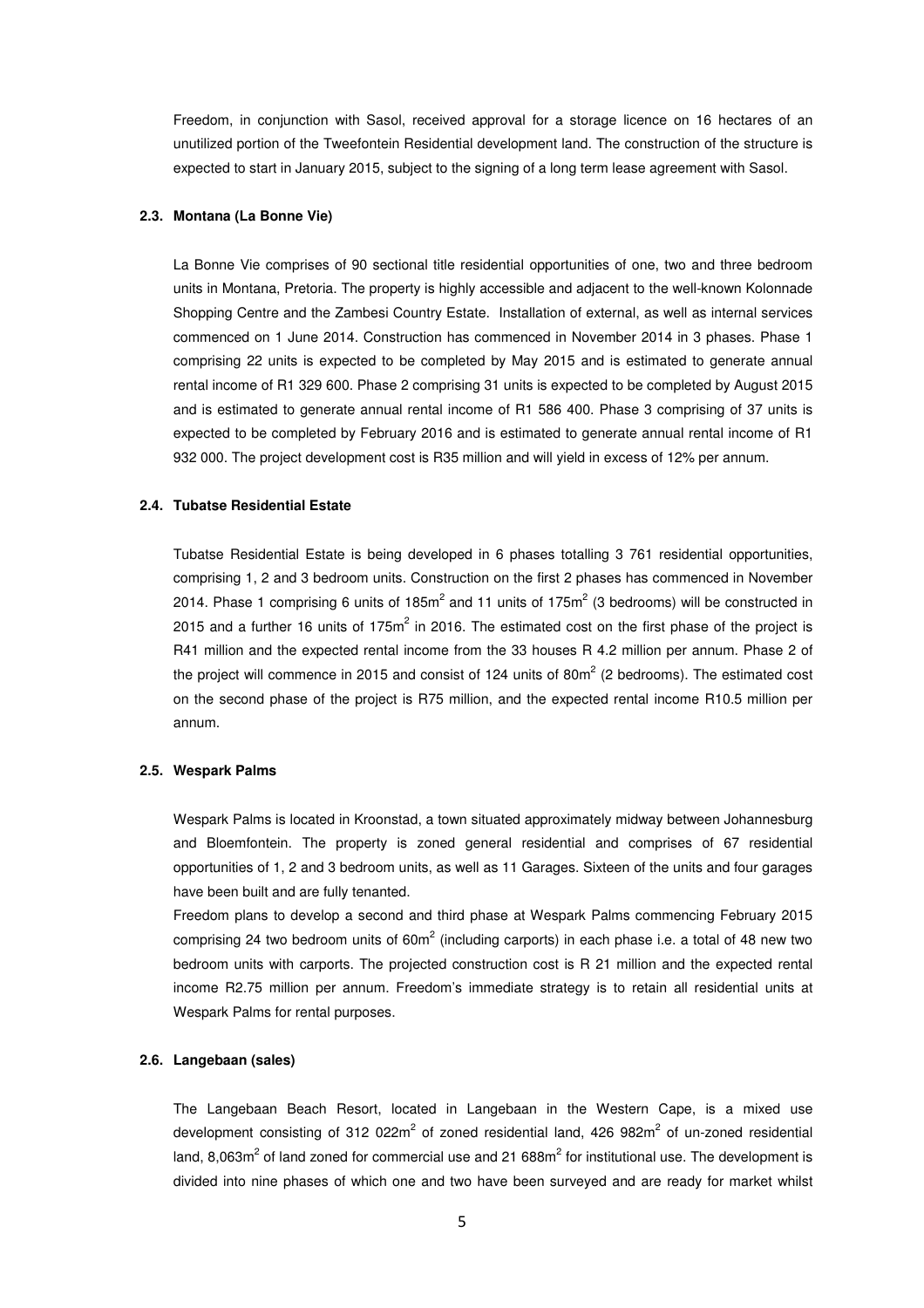three to nine have been approved in terms of Section 25 of the Land Use Planning Ordinance. Provision has been made for bulk services contributions and installations on all the phases. While Freedom has not fully implemented its marketing strategies for the Langebaan project, sales of 2 stands have been concluded generating revenues of R9 530 295 (Cost of Sales – R6 571 054) for the Company during the interim period. As set-out in the pre-listing statement, Freedom's strategy for Langebaan was the sale of serviced stands. This strategy will be reviewed by management over time and selected portions of this land may ultimately be developed by the Company for its income generating portfolios (industrial, commercial and residential) should demand indicate this will maximise value for stakeholders.

#### **2.7. Miami Village (sales)**

The Miami Village project is situated adjacent to Shelley Point in the St Helena Bay area in the Western Cape Province. The project is made up of 261 opportunities, consisting of 164 full title serviced stands and 97 sectional, bulk serviced stands. As at 31 August 2014 in excess of 40 full title serviced stands had been sold generating revenues of R5 442 000 (Cost of Sales – R3 776 436) for the Company during the interim period. Subsequent sales indicate that on average 10 sales will continue to be concluded on a monthly basis which exceeds the Company's projections, providing the company additional cash flows to apply to its development projects.

### **3. PROSPECTS & STRATEGY**

South Africa currently faces a chronic shortage of housing in the low to mid-tier sectors, which has been compounded due to, inter alia, a lack of delivery and affordability. Furthermore, the delivery of sub-standard housing has also exacerbated the situation. Freedom is well placed to operate in this sector based on existing strategic land holdings and a defined strategy to develop quality affordable housing to the market, which will be held for rental stock in the Company's income generating portfolios (alongside its commercial and industrial assets). This will provide some relief to the growing demand for rental units in the low to midtier sector.

Subsequent to listing on 12 June 2014, Freedom began implementing its strategy of developing its projects as set-out in the pre-listing statement. In unlocking sustainable value and growth prospects for shareholders Freedom's strategic objectives can be summarised as follows:

- To capitalise on the largely ungeared value in the Freedom property portfolio by securing reasonably priced debt funding which will be utilised to develop a substantial portfolio of income generating assets. The Company's gearing relative to the net value of its property portfolio is less than 10% (assuming the borrowings outlined in 4 are fully drawn down).
- To provide shareholders with an opportunity to participate in significant capital growth opportunities as opposed to investing in the REIT, property loan stock and property unit trust markets, which tend to focus on income distribution rather than capital growth.
- Harnessing the extensive experience of Freedom's management team, as well as having access to the skills, expertise and market knowledge of selected vendors who have obtained a shareholding in Freedom pursuant to the acquisition agreements and who accordingly have a vested interest in developing the Freedom projects.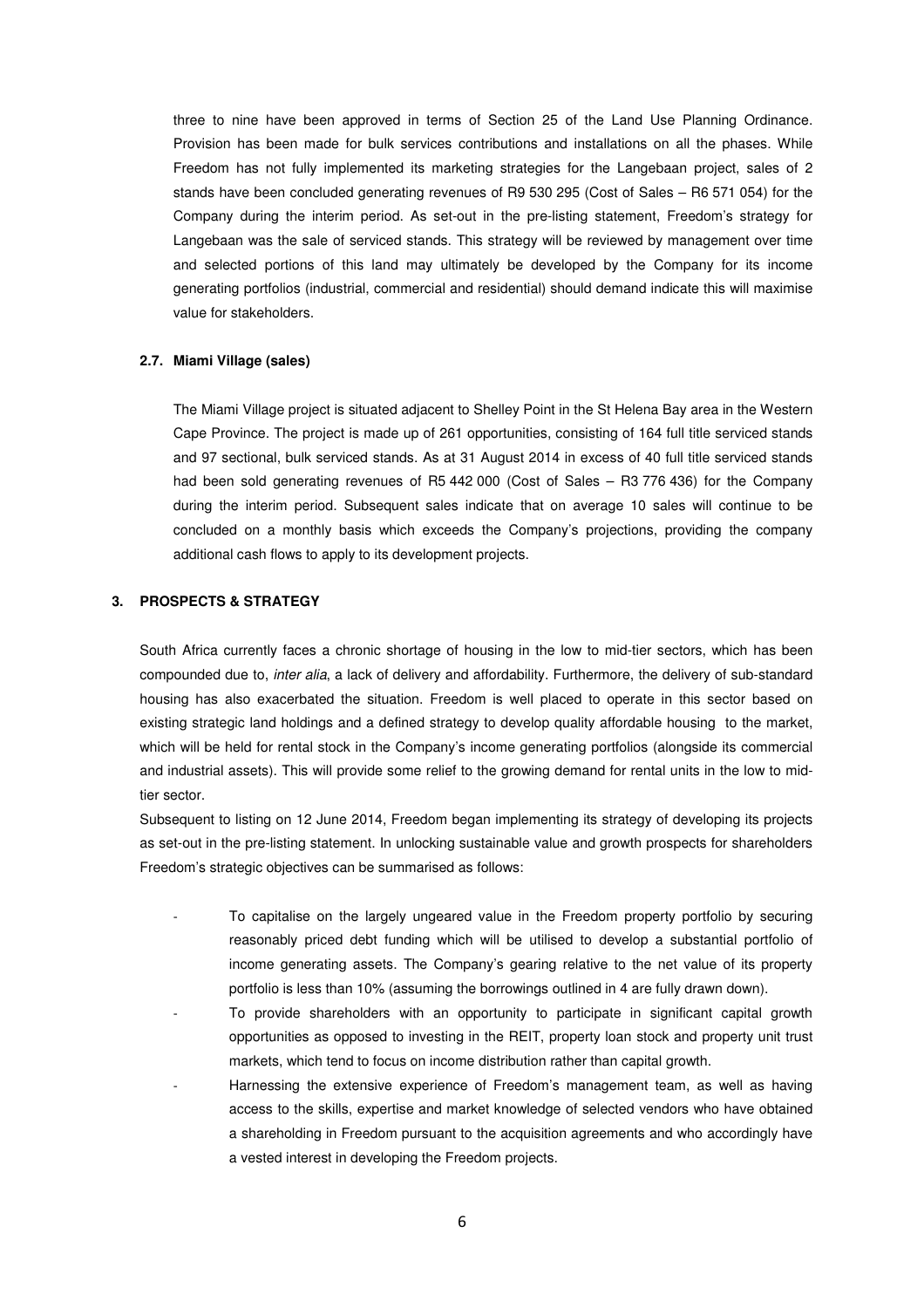- To provide shareholders the prospect of participating in a diverse portfolio of assets, with a strong weighting in residential properties, which are forecast to generate significant rental incomes as access for investors to the residential property industry in South Africa is limited.
- To participate in the prospects of the market recognising the discount that the listing share price (and subsequent trading price) represents to the Freedom NAV per share.

#### **4. BORROWINGS**

The Company has secured facilities with Nedbank Limited ("Nedbank") to provide term funding to Kadoma totalling R88 million, subject to agreed drawdowns and completion of units. These new term facilities will be applied to the Steelpoort Industrial expansion and further development within the Group, including Tweefontein Residential (see Operations – para 2.2). The gearing within the Group, once the new term facilities are in place and fully drawndown, will total R120 million (granted by Nedbank). The Nedbank facilities are secured by first mortgage bonds over the developed Steelpoort Industrial properties and a surety provided by Freedom.

As set-out in the pre-listing statement, the company listed with a largely ungeared capital structure. Each of the property assets owned by the Company is housed in a separate wholly owned subsidiary and funding will only be raised to develop each of these properties once Freedom is satisfied that all the necessary planning is complete and that all initiatives are in place to take the projects to market successfully.

#### **5. BLACK ECONOMIC EMPOWERMENT ("BEE") PARTICIPATION SCHEME**

In terms of the announcement released on the Stock Exchange News Service on 22 July 2014, shareholders of Freedom were advised that the board had in principle approved the adoption of a BEE Share participation Scheme. Management is in the process of finalising the terms and structure and shareholders will be provided with details and notice of a meeting to approve the scheme in due course.

### **6. CORPORATE GOVERNANCE**

The board is fully committed to the principles of the Code of Corporate Practices and Conduct as set out in King III. The board recognises that it is ultimately responsible for conducting the affairs of the Company with integrity and in accordance with generally accepted corporate practices. The board is working closely with management in ensuring that the necessary systems and controls are constantly being assessed and refined to ensure the interests of all stakeholders are protected and opportunities maximised.

# **7. HEALTH & SAFETY**

While Freedom contracts the development of its properties to professional teams with the requisite expertise, it remains focussed on ensuring that these contractors adhere to strict policies and practises relating to health and safety. In the short period that Freedom has been operational, Freedom is pleased to report that no injuries have been reported.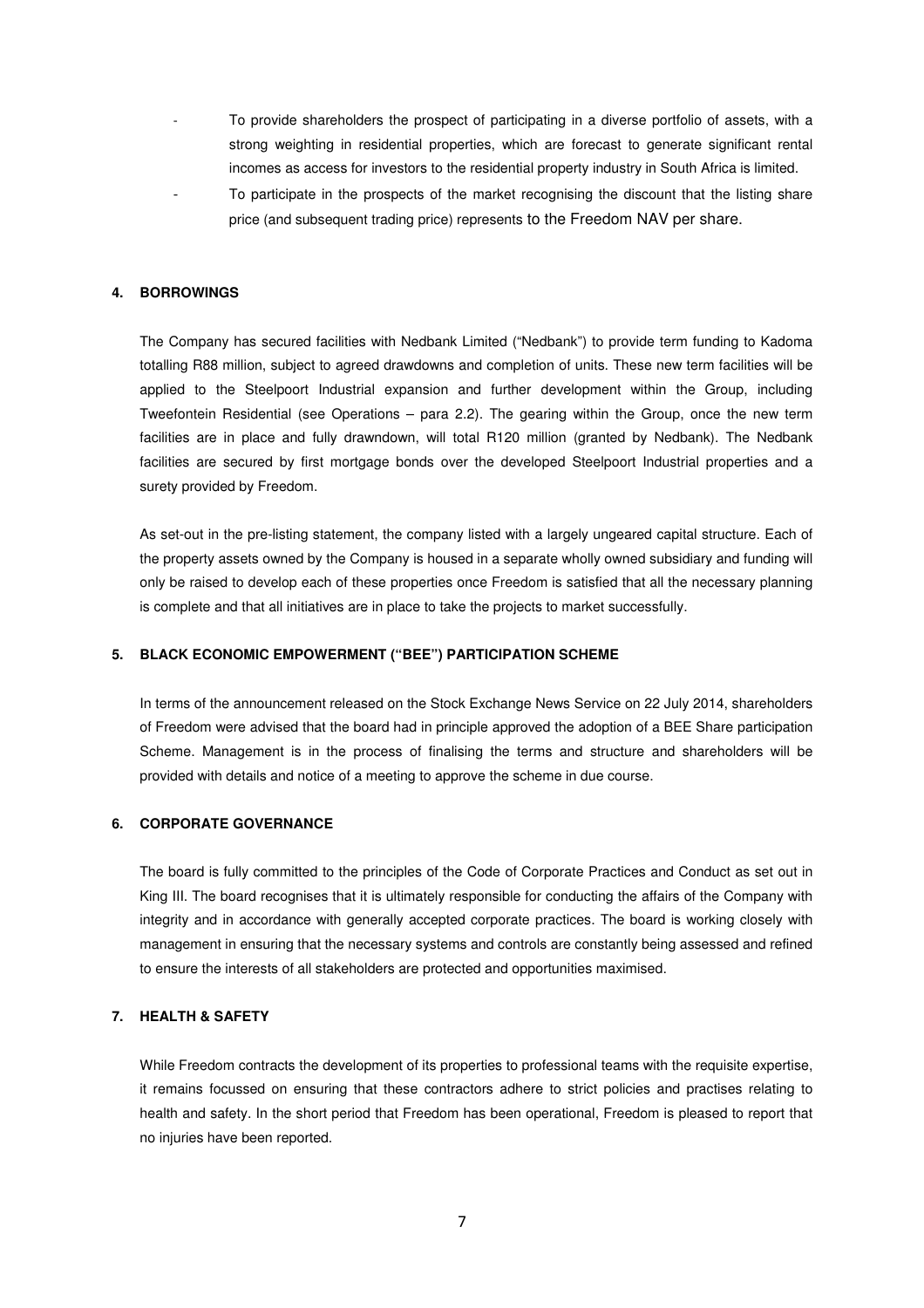#### **8. SUBSEQUENT EVENTS**

Other than the appointment of Mr Jan (Franky) Pretorius as Chief Financial Officer to the board of Freedom and the term funding raised from Nedbank (as set out in paragraph 4), there have been no material events subsequent to 31 August 2014 to report.

# **9. BASIS OF PREPARATION**

These consolidated reviewed interim financial results for the 6 month period ended 31 August 2014 have been prepared in accordance with International Financial Reporting Standards ("IFRS") on Interim Financial Reporting IAS34, the SAICA Financial Reporting Guides as issued by the Accounting Practices Committee and Financial Reporting Guides as issued by the Financial Reporting Standards Council, the JSE Listings Requirements and the Companies Act of South Africa (Act 71 of 2008), as amended. The JSE Listings Requirements require interim reports to be prepared in accordance with the framework concepts and the measurement and recognition requirements of IFRS. The accounting policies applied in the preparation of these interim results are in terms of IFRS and are consistent with the accounting policies applied in the preparation of the audited financial statements for the Company for the year ended 28 February 2014.

These interim results have been prepared under the historical cost convention except for investment properties which are measured at fair value. The fair value of investment properties are determined with reference to the external valuations dated 1 February 2014, prepared by the independent property valuer appointed to value the acquired properties which were the subject of Freedom's listing.

The financial information has been reviewed by the Company's auditors, RSM Betty & Dickson (Johannesburg), in terms of ISRE 2410: Review of Interim Financial Information Performed by the Independent Auditor of the Entity. ISRE 2410 requires the auditor to conclude whether anything has come to their attention that causes them to believe that the interim financial statements are not prepared in all material respects in accordance with the applicable financial reporting framework. The auditor's unmodified review conclusion is available for inspection at the Company's registered office. The auditor's report does not necessarily report on all of the information contained in this announcement/financial results. Shareholders are therefore advised that in order to obtain a full understanding of the nature of the auditor's engagement they should obtain a copy of that report together with the accompanying financial information from the issuer's registered office.

The preparation of these condensed consolidated interim financial statements was supervised by Mr Jan (Franky) Pretorius CA (SA), Financial Manager of Freedom and reviewed by Mr Richard Eaton CA (SA), the Chief Financial Officer. Mr Pretorius has subsequently been appointed as Chief Financial Officer of Freedom and Mr Eaton remains on the board as a non-executive director with effect from 17 October 2014.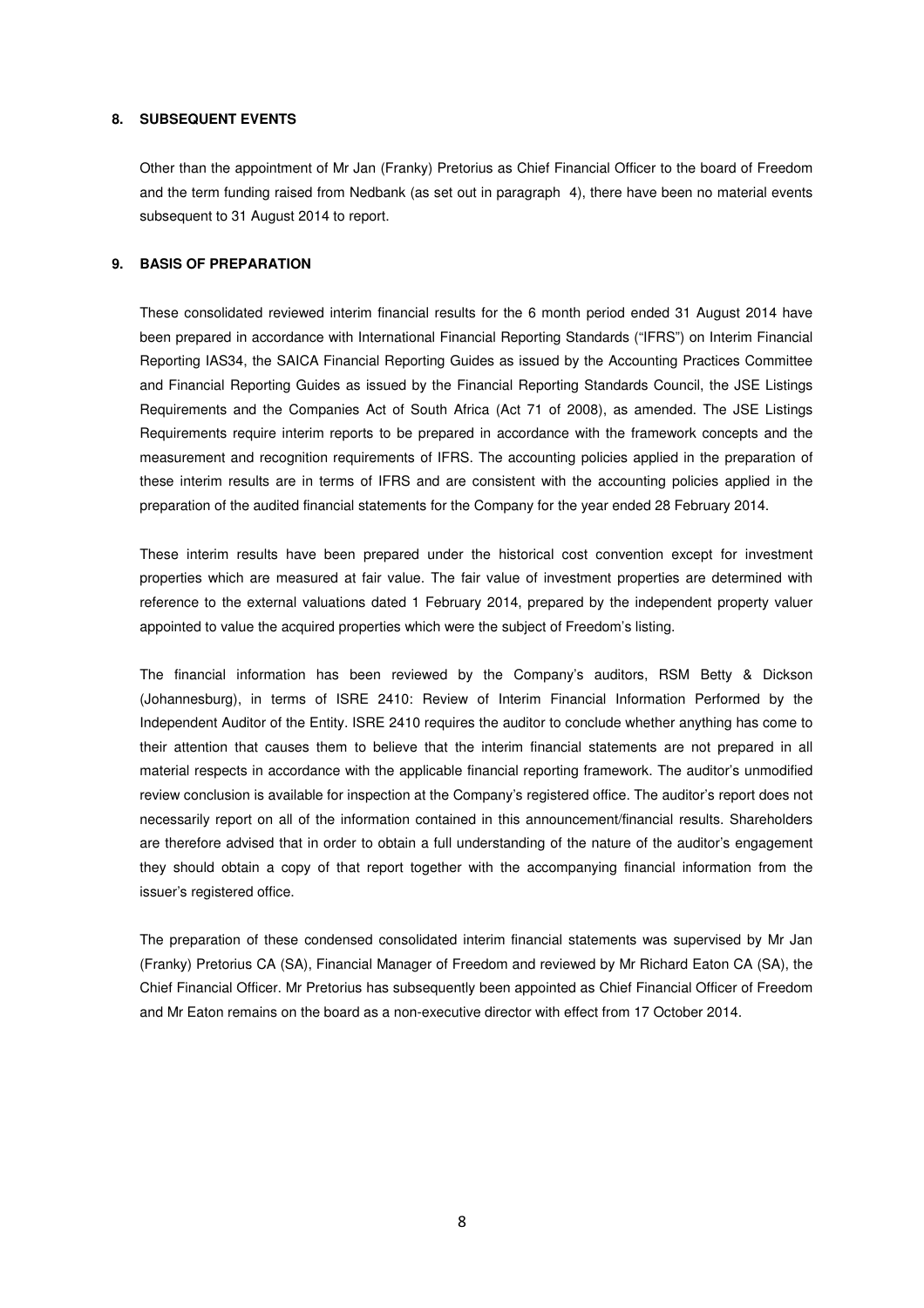# **CONDENSED CONSOLIDATED STATEMENT OF COMPREHENSIVE INCOME**

|                                                   |              | <b>Reviewed</b><br>6 Months to<br>31 August 2014 | <b>Audited</b><br>12 Months to<br>28 February 2014 | Reviewed<br>6 Months to<br>31 August 2013 |
|---------------------------------------------------|--------------|--------------------------------------------------|----------------------------------------------------|-------------------------------------------|
|                                                   | <u>Notes</u> | B                                                | B                                                  | $\mathbf{B}$                              |
|                                                   |              |                                                  |                                                    |                                           |
| Revenue - investment property income              |              | 12 616 919                                       |                                                    |                                           |
| Revenue - development property<br>- Cost of sales |              | 26 972 295                                       |                                                    |                                           |
|                                                   |              | (20197490)                                       |                                                    |                                           |
| <b>Total Gross Profit</b>                         |              | 19 391 724                                       |                                                    |                                           |
| Other income                                      |              | 339 713                                          |                                                    |                                           |
| Operating expenses                                |              | (11496642)                                       | (465768)                                           | (905)                                     |
| <b>Profit (Loss) from Operations</b>              |              | 8 234 795                                        |                                                    |                                           |
| Investment revenue                                |              | 3529                                             |                                                    |                                           |
| Gain on bargain purchase                          | 1            | 283 112 121                                      |                                                    |                                           |
| Fair value adjustment                             | 2            | 123 822 855                                      |                                                    |                                           |
| Finance costs                                     |              | (124929)                                         |                                                    |                                           |
| Profit (Loss) before taxation                     |              | 413 924 001                                      | (465768)                                           | (905)                                     |
| Taxation                                          |              | (25395540)                                       |                                                    |                                           |
| Total comprehensive income (Loss for the<br>year) |              | 388 528 461                                      | (465768)                                           | (905)                                     |
| Headline earning reconciliation:                  |              |                                                  |                                                    |                                           |
| Total comprehensive income                        |              | 388 528 461                                      | (465768)                                           | (905)                                     |
| Adjusted for:                                     |              |                                                  |                                                    |                                           |
| Fair value adjustment                             | 2            | (123 822 855)                                    |                                                    |                                           |
| Gain on bargain purchase                          | 1            | (283 112 121)                                    |                                                    |                                           |
| Profit on sale of investment property             |              | (339 713)                                        |                                                    |                                           |
| Total tax effects of adjustments                  |              | 23 766 743                                       |                                                    |                                           |
| <b>Headline earnings</b>                          |              | 5 0 20 5 15                                      | (465768)                                           | (905)                                     |
| <b>Distributable Earnings</b>                     |              | 5 0 20 5 15                                      |                                                    |                                           |
| Shares in issue                                   |              | 1 027 029 031                                    |                                                    |                                           |
| Weighted number of shares in issue                |              | 868 538 173                                      |                                                    |                                           |
| Earnings per share (cents)                        |              | 44.73                                            |                                                    |                                           |
| Headline earnings per share (cents)               |              | 0.58                                             |                                                    |                                           |
| Diluted earnings per share (cents)                |              | 44.73                                            |                                                    |                                           |
| Diluted headline earnings per share (cents)       |              | 0.58                                             |                                                    |                                           |
| Distribution per share (cents)                    |              |                                                  |                                                    |                                           |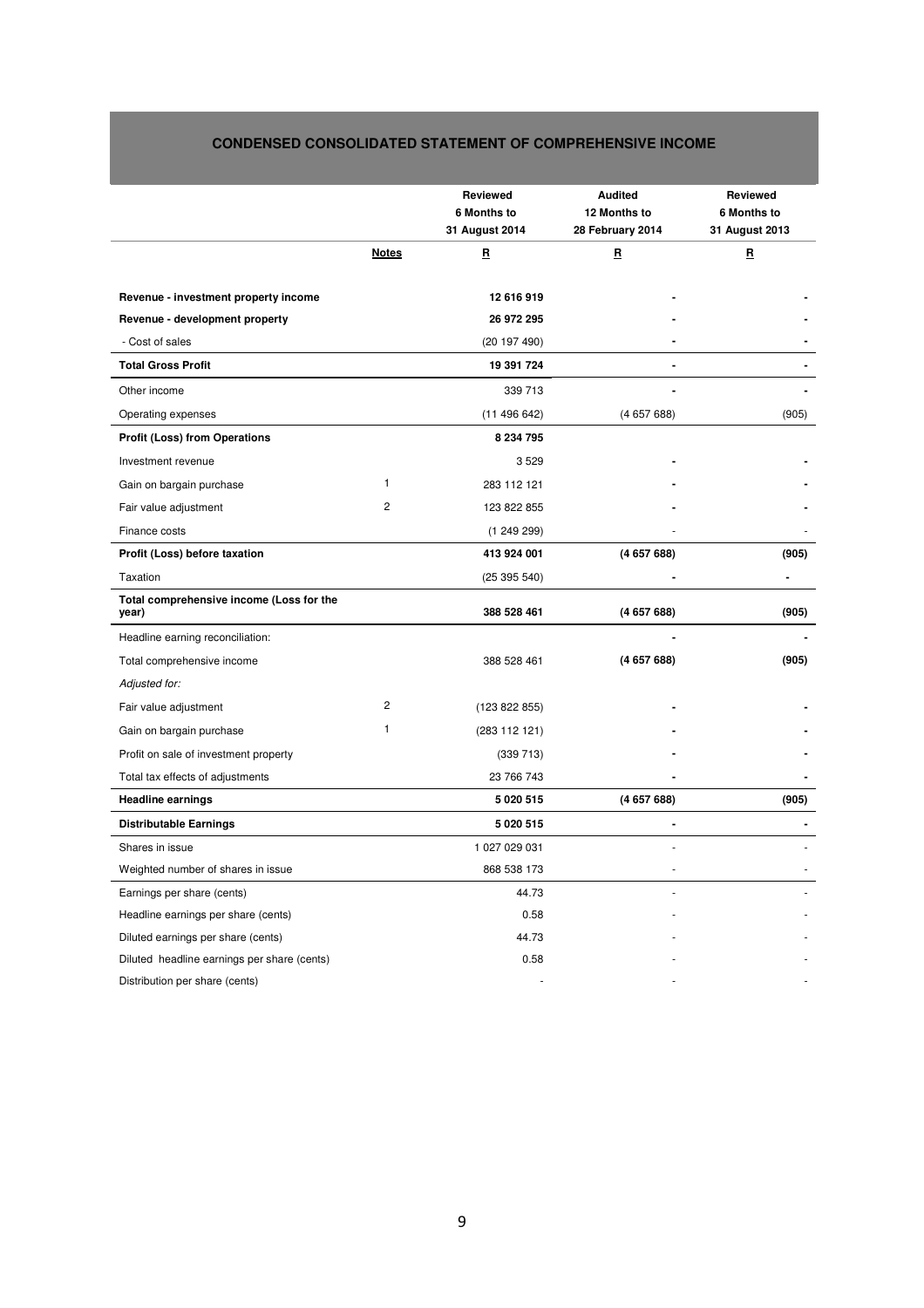# **CONDENSED CONSOLIDATED STATEMENT OF FINANCIAL POSITION**

|                                                |                | <b>Reviewed</b><br>6 Months to<br>31 August 2014 | <b>Audited</b><br>12 Months to<br>28 February 2014 | <b>Reviewed</b><br>6 Months to<br>31 August 2013 |
|------------------------------------------------|----------------|--------------------------------------------------|----------------------------------------------------|--------------------------------------------------|
|                                                | <b>Notes</b>   | R                                                | $\mathbf{B}$                                       | $\mathbf{B}$                                     |
| <b>ASSETS</b>                                  |                |                                                  |                                                    |                                                  |
| Non - current assets                           |                | 1417400615                                       | $\blacksquare$                                     |                                                  |
| Plant and equipment                            |                | 4 460 902                                        |                                                    |                                                  |
| Investment property                            | 3              | 1412939713                                       |                                                    |                                                  |
| <b>Current assets</b>                          |                | 127 213 168                                      | 566 632                                            | 15 188                                           |
| Inventories                                    | $\overline{4}$ | 87 176 947                                       | ä,                                                 |                                                  |
| Trade and other receivables                    |                | 38 669 297                                       | 551 180                                            | 188                                              |
| Cash and cash equivalents                      |                | 1 366 924                                        | 15 4 52                                            | 15 000                                           |
| <b>Total assets</b>                            |                | 1544 613 783                                     | 566 632                                            | 15 188                                           |
| <b>EQUITY AND LIABILITIES</b><br><b>Equity</b> |                | 1 253 947 160                                    | (4 643 133)                                        | 13 650                                           |
| Stated capital                                 |                | 870 076 832                                      | 15 000                                             | 15 000                                           |
| Retained income (Accumulated Loss)             |                | 370 975 328                                      | (17553133)                                         | (12896350)                                       |
| Share - based payment reserve                  |                | 12 895 000                                       | 12 895 000                                         | 12 895 000                                       |
| <b>Liabilities</b>                             |                |                                                  |                                                    |                                                  |
| Non - current liabilities                      |                | 251 891 036                                      | 1780                                               | 1 100                                            |
| Loans from Shareholders                        |                |                                                  | 1780                                               | 1 100                                            |
| Commercial term loan                           | 5              | 24 568 151                                       |                                                    |                                                  |
| Deferred tax                                   | 6              | 227 322 885                                      |                                                    |                                                  |
| <b>Current liabilities</b>                     |                | 38 775 587                                       | 5 207 985                                          | 438                                              |
| Trade and other payables                       |                | 16 297 226                                       | 5 207 985                                          |                                                  |
| Loan payable                                   |                | 10 700 000                                       |                                                    |                                                  |
| Commercial term loan                           | 5              | 11 000 667                                       |                                                    |                                                  |
| Bank overdraft                                 |                | 777 694                                          |                                                    | 438                                              |
| <b>Total equities and liabilities</b>          |                | 1544 613 783                                     | 566 632                                            | 15 188                                           |
| Total shares in issue                          |                | 1 027 029 031                                    |                                                    |                                                  |
| NAV per share (cents)                          |                | 123                                              |                                                    |                                                  |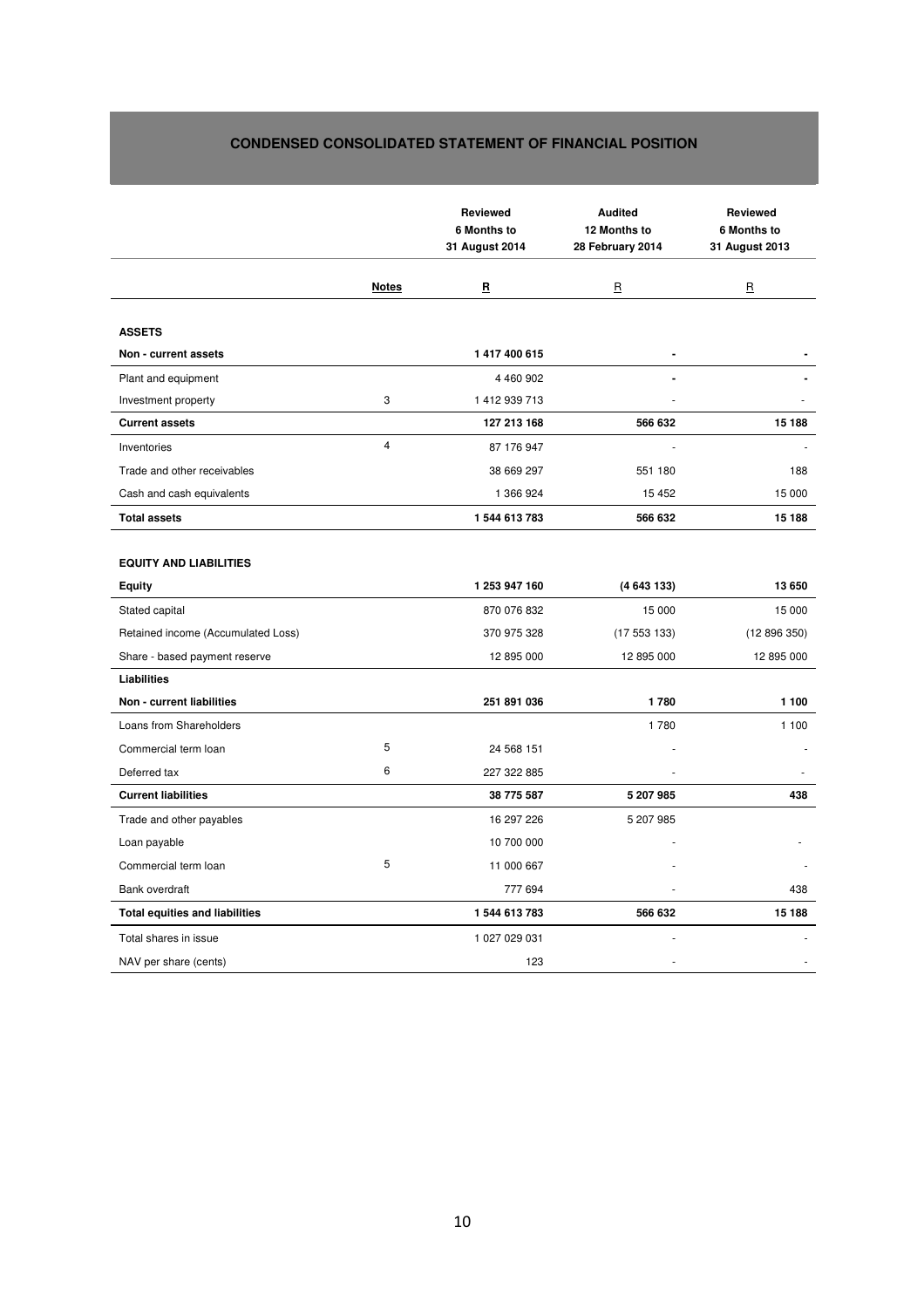# **CONDENSED CONSOLIDATED STATEMENT OF CASH FLOWS**

|                                              |                | <b>Reviewed</b><br>6 Months to<br>31 August 2014 | <b>Audited</b><br>12 Months to<br>28 February 2014 | <b>Reviewed</b><br>6 Months to<br>31 August 2013 |
|----------------------------------------------|----------------|--------------------------------------------------|----------------------------------------------------|--------------------------------------------------|
|                                              | <b>Notes</b>   | $\mathbf{B}$                                     | $\mathbf{B}$                                       | $\mathbf{B}$                                     |
| <b>CASH FLOWS FROM OPERATING ACTIVITES</b>   |                |                                                  |                                                    |                                                  |
| Cash (utilised in)/generated from operations |                | (16433033)                                       | 39 179                                             | 23 969                                           |
| Interest income                              |                | 3529                                             |                                                    |                                                  |
| Finance costs                                |                | (124929)                                         | ٠                                                  |                                                  |
| Net cash from operating activities           |                | (17678803)                                       | 39 179                                             | 23 969                                           |
|                                              |                |                                                  |                                                    |                                                  |
| <b>CASH FLOWS FROM INVESTING ACTIVITIES</b>  |                |                                                  |                                                    |                                                  |
| Purchase of property plant and equipment     |                | (3845301)                                        |                                                    |                                                  |
| Proceeds on sale of investment property      |                | 1 000 000                                        |                                                    |                                                  |
| Purchase of investment property              | 7              | (189593567)                                      |                                                    |                                                  |
| Investment in subsidiaries                   | $\overline{7}$ | (667950000)                                      |                                                    |                                                  |
| Net cash from investing activities           |                | (860 388 868)                                    |                                                    |                                                  |
| <b>CASH FLOWS FROM FINANCING ACTIVITIES</b>  |                |                                                  |                                                    |                                                  |
| Movement in loans from shareholders          |                | (1780)                                           | (24320)                                            | (25000)                                          |
| Movement in commercial term loan             |                | 8 5 8 1 3 9 7                                    |                                                    |                                                  |
| <b>Issue of shares</b>                       | $\overline{7}$ | 870 061 832                                      |                                                    |                                                  |
| Net cash from investing activities           |                | 878 641 449                                      | (24320)                                            | (25000)                                          |
| <b>Total cash movement</b>                   |                | 573 778                                          | 14 8 59                                            | (1031)                                           |
| Cash at the beginning of the period/year     |                | 15 452                                           | 593                                                | 593                                              |
| Total cash at the end of the period/year     |                | 589 230                                          | 15 4 52                                            | (438)                                            |

# **CONDENSED CONSOLIDATED STATEMENT OF CHANGES IN EQUITY**

|                                           |                | <b>Stated capital</b>   | Share - based<br>payment reserve | <b>Retained income</b><br>(Accumulated Loss) | <b>Total Equity</b>     |
|-------------------------------------------|----------------|-------------------------|----------------------------------|----------------------------------------------|-------------------------|
|                                           | <b>Notes</b>   | $\overline{\mathbf{B}}$ | $\overline{\mathbf{B}}$          | 묘                                            | $\overline{\mathbf{B}}$ |
| Balance as at 28 February 2013            |                | 15 000                  | 12 895 000                       | (12895445)                                   | 14 555                  |
| Net Loss for the period                   |                |                         |                                  | (905)                                        | (905)                   |
| Reviewed as at 31 August 2013             |                | 15 000                  | 12 895 000                       | (12896350)                                   | 13 650                  |
| Stated capital                            |                |                         |                                  |                                              | ٠                       |
| Share - based payment reserve             |                |                         |                                  |                                              |                         |
| Total comprehensive loss for the period   |                |                         |                                  | (4656783)                                    | (4656783)               |
| Audited as at 28 February 2014            | $\overline{7}$ | 15 000                  | 12 895 000                       | (17553133)                                   | (4643133)               |
| Issue of shares                           |                | 870 061 832             |                                  | ٠                                            | 870 061 832             |
| Share - based payment reserve             |                |                         |                                  |                                              |                         |
| Total comprehensive income for the period |                |                         | ٠                                | 388 528 461                                  | 388 528 461             |
| Reviewed as at 31 August 2014             |                | 870 076 832             | 12 895 000                       | 370 975 328                                  | 1 253 947 160           |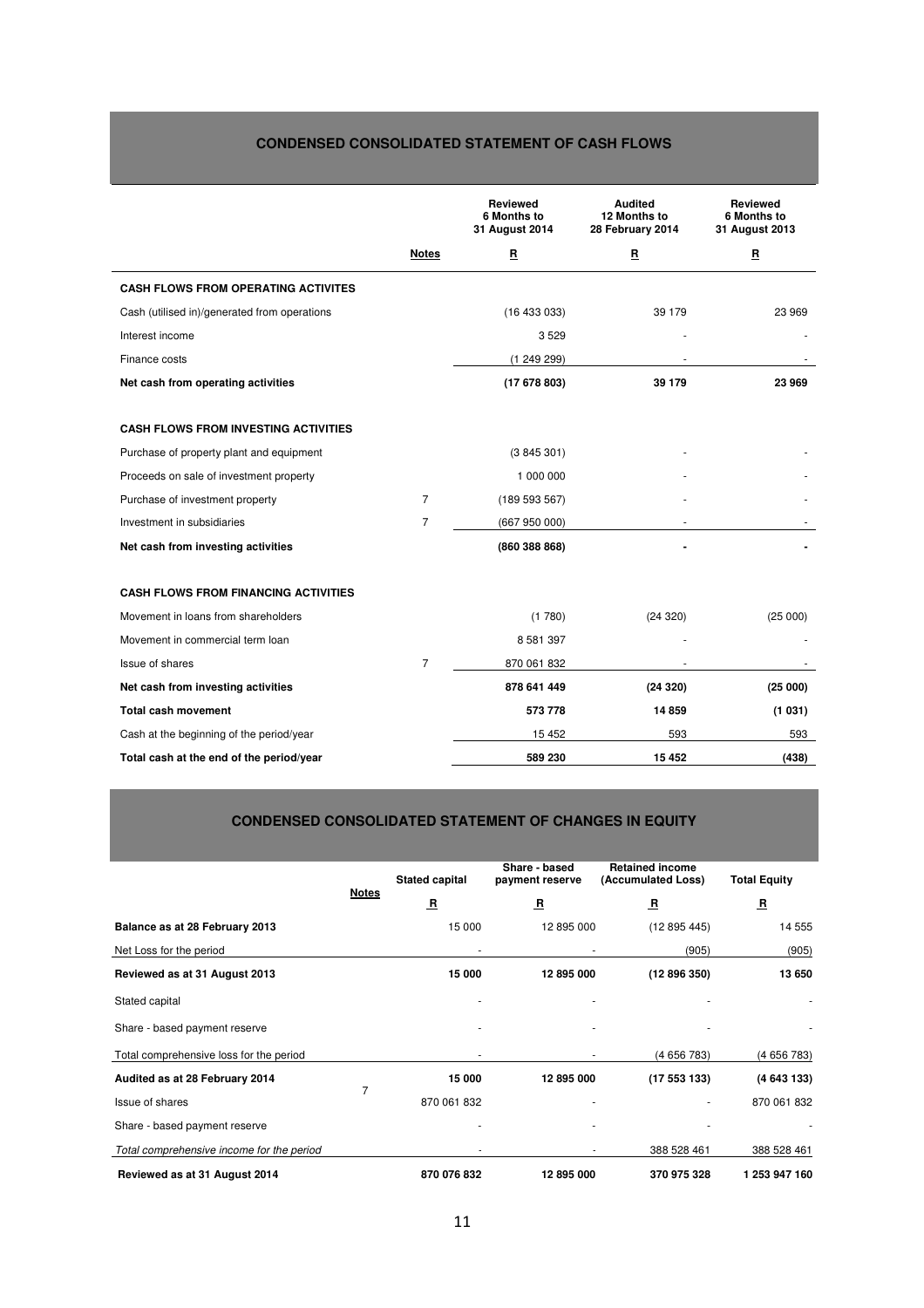# **NOTES TO THE CONDENSED CONSOLIDATED FINANCIAL STATEMENTS:**

- 1. **Gain on bargain purchase** relates to the acquisition of the 6 property owning subsidiaries acquired by Freedom, as set out in the pre-listing statement and supplementary circular dated 5 June 2014 ("listing documents"). The fair value of the properties owned in the acquired subsidiaries (as valued by the independent valuer dated 1 February 2014) were higher than the purchase consideration paid by Freedom.
- 2. **Fair value adjustment** relates to the fair value of properties acquired by Freedom, as set out in the listing documents. The fair value of the properties acquired (as valued by the independent valuer dated 1 February 2014) were higher than the purchase consideration paid by Freedom.
- 3. **Investment property** is the fair value of the properties acquired by Freedom as set out in the listing documents, which will be developed and held by Freedom as income generating property assets.
- 4. **Inventories** are the properties acquired in Langebaan (see paragraph 2.6) and Miami Village (see paragraph 2.7) by Freedom which will be developed and sold, as set out in the listing documents.
- 5. **Commercial loan**  R22 million of the long term portion of the commercial loan relates to the mortgage bond which was taken over in the acquisition of Stellenbosch Industrial (held through Passion Way Props Proprietary Limited). The current portion of the commercial loan relates to short term overdraft facilities utilised in funding the daily operations of the Company.
- 6. **Deferred taxation** relates to the fair value adjustments of the acquisition of the properties and property owning subsidiaries acquired by Freedom as set out in the listing documents.
- 7. **Net cash flows from financing and investment activities**  a total of R857 543 567 Freedom ordinary shares were issued by Freedom to acquire the investment properties and property owning subsidiaries (purchase consideration and related costs) as set out in the listing documents.
- 8. **Segment Report**  The segment report below does not provide an analysis of the comparative interim period as at 31 August 2013 nor for the 12 months ended 28 February 2014, as Freedom was not listed and had not acquired the properties (Investment properties and Development properties).

# **SEGMENT REPORT**

The group has two reportable segments, as described below. The segments offer different types of revenue income and are managed separately to enable the Group to adequately monitor the various risk profiles. For each of these segments, the Group's Chief Executive Officer reviews internal management reports on a monthly basis. The following summary describes each of the Group's reportable segments:

- Property Rental Income
- Development Property Sales

Other operations include the Group's administrative and finance costs. None of these segments meets any of the quantitative thresholds for determining reportable segments in the current year. Information regarding the results of each reportable segment is included below.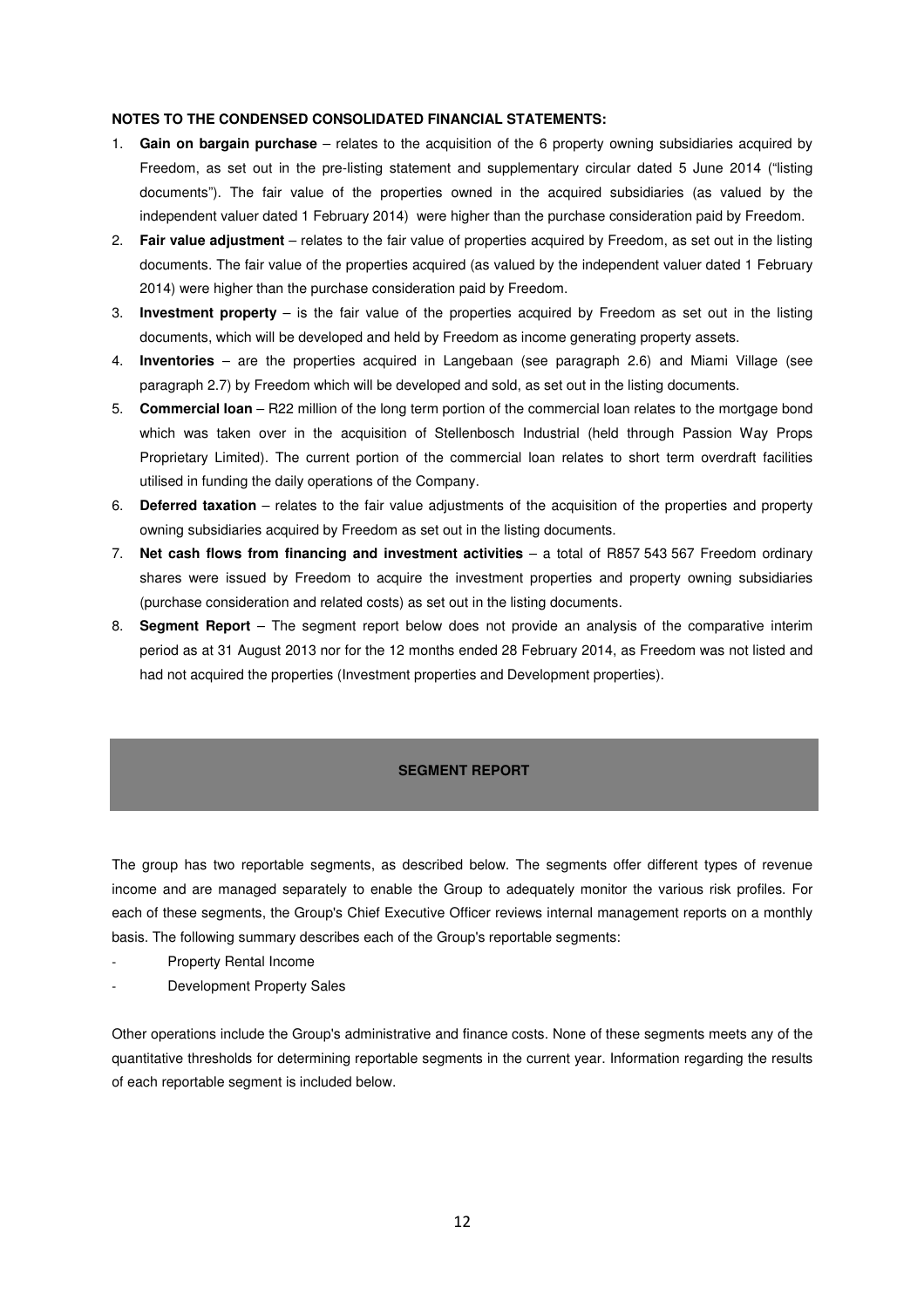# **OPERATING SEGMENTS**

**Statement of comprehensive Income - 31 August 2014**

|                        | <b>Rental Income</b> | <b>Development Property</b><br><b>Sales</b> | <b>Total Operating Segments</b> |
|------------------------|----------------------|---------------------------------------------|---------------------------------|
| Segment revenue        | 12 616 919           | 26 972 295                                  | 39 589 214                      |
| Expenditure            | (5098048)            | (20197490)                                  | (25 295 538)                    |
| <b>Segment Results</b> | 7518871              | 6 774 805                                   | 14 293 676                      |

# **Statement of Financial Position - 31 August 2014**

|                                | <b>Rental Income</b> | <b>Development Property</b><br><b>Sales</b> | <b>Total Operating Segments</b> |
|--------------------------------|----------------------|---------------------------------------------|---------------------------------|
| <b>Non Current Assets</b>      |                      |                                             |                                 |
| Investment properties          | 1412939713           | $\overline{\phantom{a}}$                    | 1412939713                      |
| <b>Current Assets</b>          |                      |                                             |                                 |
| Inventory                      |                      | 87 176 947                                  | 87 176 947                      |
| <b>Segment Assets</b>          | 1 412 939 713        | 87 176 947                                  | 500 116 660                     |
| <b>Non Current Liabilities</b> |                      |                                             |                                 |
| Deferred tax                   | 227 322 885          | $\overline{\phantom{a}}$                    | 227 322 885                     |
| Commercial term loan           | 24 568 151           | ٠                                           | 24 568 151                      |
| <b>Current Liabilities</b>     |                      |                                             |                                 |
| Commercial term loan           | 1 218 659            | $\overline{\phantom{a}}$                    | 1 218 659                       |
| <b>Segment Liabilities</b>     | 253 109 695          |                                             | 253 109 695                     |

**Reconciliations of reportable segment revenues, profit or loss, assets and liabilities and other material items :** 

| <b>Revenues</b>                           |               |
|-------------------------------------------|---------------|
| Total Revenue for reportable segments     | 39 589 214    |
| Profit or loss for reportable segments    | 14 293 676    |
| Other profit or loss                      |               |
| <b>Unallocated Amounts</b>                |               |
| <b>Operating Expenses</b>                 | (7205433)     |
| <b>Finance Costs</b>                      | (442 460)     |
| Other Income                              | 339 713       |
| <b>Investment Revenue</b>                 | 3529          |
| Gain on bargain purchase                  | 283 112 121   |
| Fair value adjustment                     | 123 822 855   |
|                                           |               |
| Profit (Loss) before taxation             | 413 924 001   |
| <b>Assets</b>                             |               |
| Total Assets for reportable segments      | 1500 116 660  |
| <b>Other Assets</b>                       |               |
| Other unallocated amounts                 | 44 497 123    |
| Consolidated total assets                 | 1 544 613 783 |
| <b>Liabilities</b>                        |               |
| Total Liabilities for reportable segments | 253 109 695   |
| Other liabilities                         |               |
| Other unallocated amounts                 | 37 556 928    |